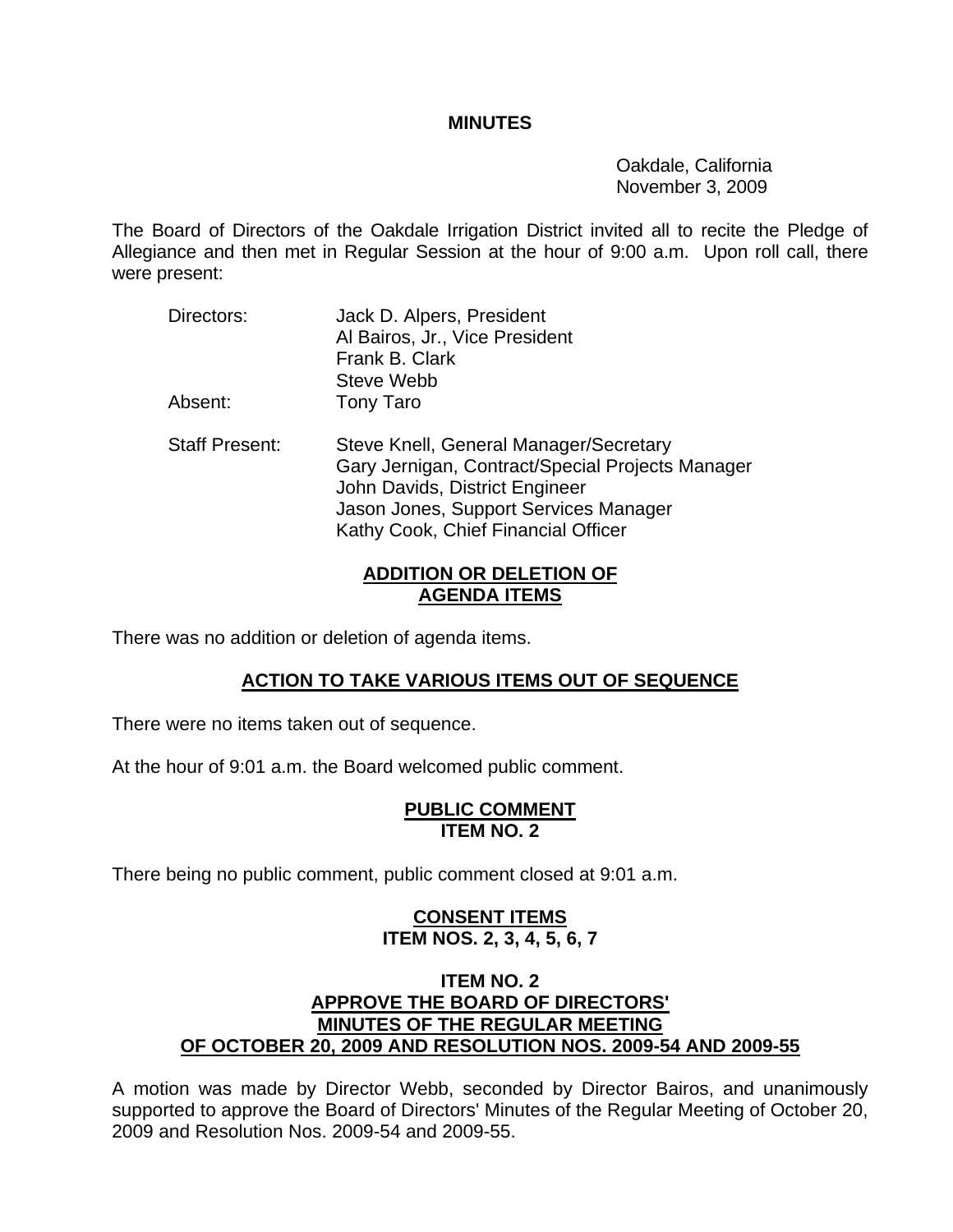## **ITEM NO. 3 APPROVE OAKDALE IRRIGATION DISTRICT STATEMENT OF OBLIGATIONS**

A motion was made by Director Webb, seconded by Director Bairos, and unanimously supported to approve the Oakdale Irrigation District Statement of Obligations.

#### **ITEM NO. 4 APPROVE ASSIGNMENT OF CAPITAL WORK ORDER NUMBERS**

A motion was made by Director Webb, seconded by Director Bairos, and unanimously supported to approve the following capital work order numbers:

| Facility                                                                  | <b>Project Description</b>                                                                                                                                                                                                                                                                                                                                                                               | <b>Estimated Cost</b>                                                          | WO#  |
|---------------------------------------------------------------------------|----------------------------------------------------------------------------------------------------------------------------------------------------------------------------------------------------------------------------------------------------------------------------------------------------------------------------------------------------------------------------------------------------------|--------------------------------------------------------------------------------|------|
| <b>New</b>                                                                |                                                                                                                                                                                                                                                                                                                                                                                                          |                                                                                |      |
| Adams No. 1                                                               | Install a new weir will be constructed in the existing<br>control structure and a Rubicon flumegate for flow control.                                                                                                                                                                                                                                                                                    | \$62,900                                                                       | 0953 |
| <b>Fairbanks Lateral</b>                                                  | Install a new turnout structure, stilling well, and 18"<br>101C slide gate.                                                                                                                                                                                                                                                                                                                              | 13,600                                                                         | 0954 |
| <b>Howard Pipeline</b>                                                    | Install a new 6" inline valve.                                                                                                                                                                                                                                                                                                                                                                           | 4,000                                                                          | 0955 |
| <b>Kearney Lateral</b>                                                    | Install a new turnout structure, stilling well, and 18"<br>101C slide gate.                                                                                                                                                                                                                                                                                                                              | 14,400                                                                         | 0956 |
| Mensigner Lateral                                                         | Install a new turnout structure, stilling well, and 24"<br>101C slide gate.                                                                                                                                                                                                                                                                                                                              | 21,300                                                                         | 0957 |
| <b>Paulsell Lateral</b>                                                   | Install a new 4' IID weir structure, MBI turnout structure,<br>and stilling well.                                                                                                                                                                                                                                                                                                                        | 31,300                                                                         | 0958 |
| <b>Riverbank Lateral</b>                                                  | Install a new turnout structure, stilling well, and 8"<br>1010C slide gate.                                                                                                                                                                                                                                                                                                                              | 9,800                                                                          | 0959 |
| Root Lateral                                                              | Install new 24" and 30" 1010C slide gates.                                                                                                                                                                                                                                                                                                                                                               | 7,000                                                                          | 0960 |
| <b>Stone Pipeline</b>                                                     | Install new 15" inline valve.                                                                                                                                                                                                                                                                                                                                                                            | 4,600                                                                          | 0961 |
| <b>Tulloch Lateral</b>                                                    | Install new 20" 101C slide gate.                                                                                                                                                                                                                                                                                                                                                                         | 3,600                                                                          | 0962 |
| Van Norman                                                                | Install 1,580' of 18" 100 PIP PVC, 3-air vents, and<br>appurtenances.                                                                                                                                                                                                                                                                                                                                    | 62,700                                                                         | 0963 |
| Lower Cometa                                                              | Install MBI turnout structure and extended crossing.                                                                                                                                                                                                                                                                                                                                                     | 15,000                                                                         | 0964 |
| <b>Hirschfeld Lateral</b>                                                 | Install a new 12" 101C slide gate.                                                                                                                                                                                                                                                                                                                                                                       | 3,300                                                                          | 0965 |
| <b>Revised</b>                                                            |                                                                                                                                                                                                                                                                                                                                                                                                          |                                                                                |      |
| South Main<br>Goodwin Dam<br>to 2-Mile Bar<br>Tunnel No. 7<br>to Flume II | South Main rehabilitation of approximately 13, 500'<br>of canal from Tunnel 7 to Tunnel 9. This project<br>includes installation of rock bolts and applying<br>shotcrete to the canal walls, and pouring concrete<br>to the canal floor. In addition, rehabilitating the Willms<br>Siphon and two flumes. South Main rehabilitation inclusive<br>of shotcrete placement, work to address slope stability | \$7,823,000<br>(Inclusive of WO 0928,<br>previously reported at \$10,042,000.) | 0927 |

issues, rock scaling, pile installation, new embankment fill

and portal improvements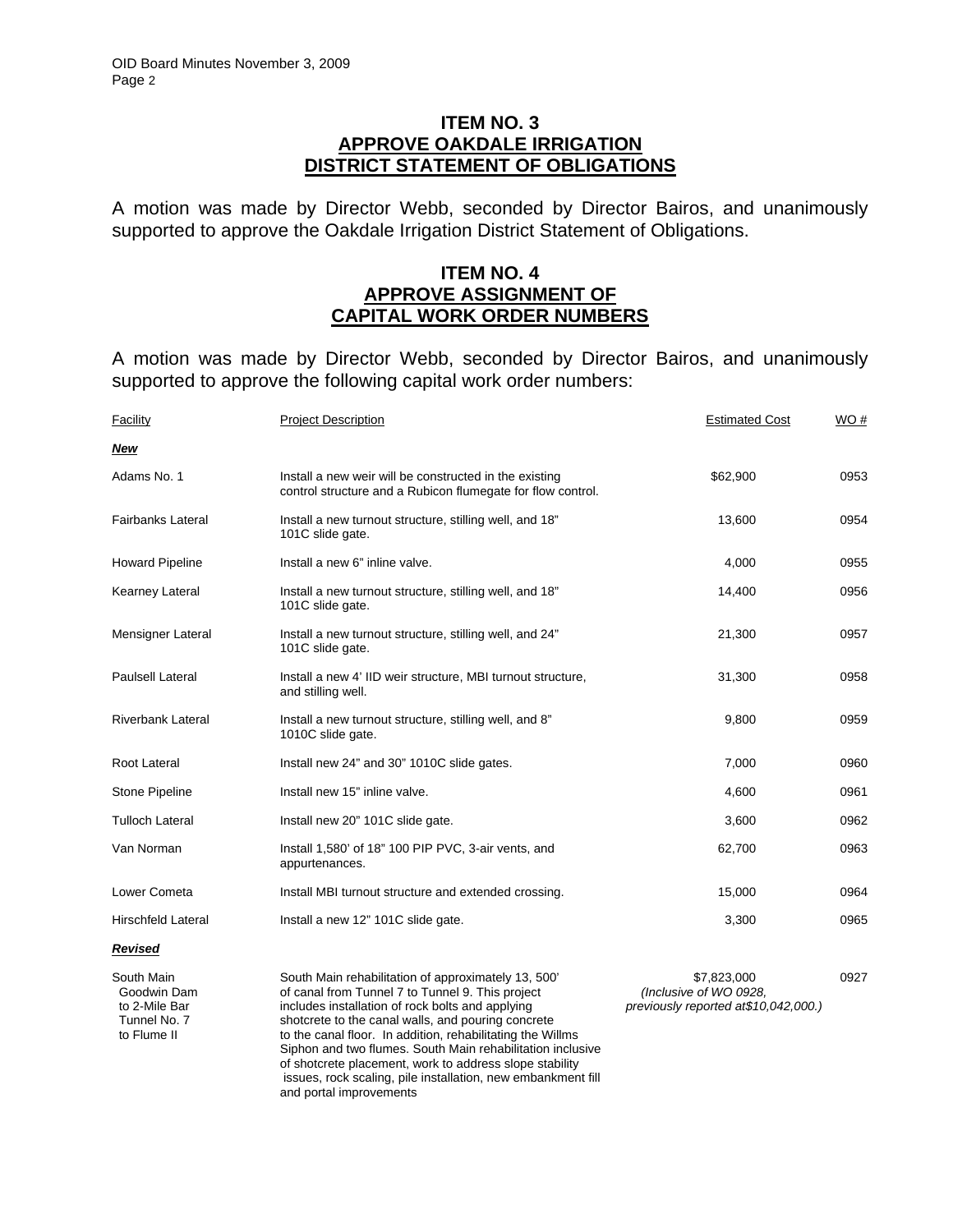# **ITEM NO. 5 APPROVE RENEWAL OF MEMBERSHIP DUES AND/OR CONTRIBUTIONS FOR VARIOUS ORGANIZATIONS FOR 2010 (CALIFORNIA WATER AWARENESS CAMPAIGN AND ACWA)**

A motion was made by Director Webb, seconded by Director Bairos, and unanimously supported to approve renewal of the membership dues and/or contributions to the following organizations for 2010:

| California Water Awareness Campaign      | \$2,107.00  |
|------------------------------------------|-------------|
| Association of California Water Agencies | \$15,425.00 |

## **ITEM NO. 6 APPROVE SELECTION OF NWRA CALIFORNIA CAUCUS BALLOT FOR 2010-2011 TERM**

A motion was made by Director Webb, seconded by Director Bairos, and unanimously supported to approve the selection of NWRA California Caucus Ballot for 2010-2011 term.

## **ITEM NO. 7 APPROVE GENERAL SERVICES AGREEMENTS FOR VARIOUS VENDORS AND CONTRACTORS (I. J. LARSON PUMPS, INC., DON PEDRO PUMP, PACIFIC TRUCK, W. B. TAYLOR & SONS, INC., AND QUICKSAND EXPRESS, INC.)**

A motion was made by Director Webb, seconded by Director Bairos, and unanimously supported to approve the General Services Agreements for various vendors and contractors (I. J. Larson Pumps, Inc., Don Pedro Pump, Pacific Truck, W. B. Taylor & Sons, Inc., and Quicksand Express, Inc.).

# **ACTION ITEM ITEM NOS. 8, 9, 10, 11, 12, 13, 14, 15**

# **ITEM NO. 8**

# **RECONSIDERATION, REVIEW AND TAKE POSSIBLE ACTION ON THE APRIL 21, 2009 BOARD AGENDA ITEM ASSISTING THE OAKDALE FIRE PROTECTION DISTRICT FIRE DEPARTMENT WITH PROGRAMS/PROJECTS THAT PROVIDE BENEFIT TO OAKDALE IRRIGATION DISTRICT**

On April 21, 2009 the Oakdale Fire Protection District (OFPD) came before the Board seeking funding for staff training in three areas that benefit the OID; those being Confined Space Rescue, Hazardous Materials Handling and Swift Water Rescue. The Board's action at the time was to, "assist the Oakdale Fire Protection District up to \$32,416 for hazardous materials training."

Since that time OFPD has come under new management, Lee Winton, who approached OID about a change in the allocation of funding provided by OID. Upon his assertion of the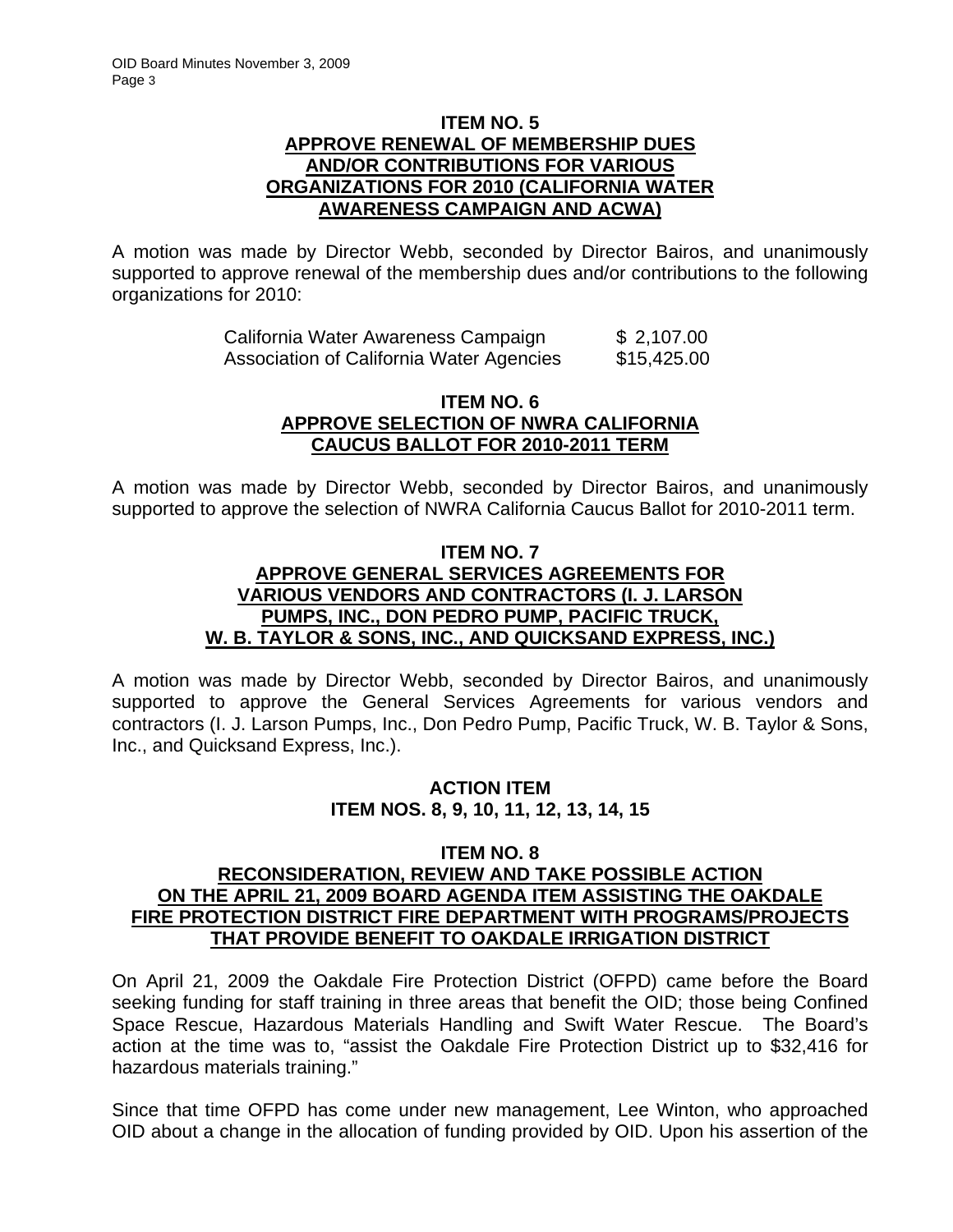lead duties at OFPD it has become apparent that the monies for training need to be broader to fill many of the gap needs in his staff. Chief Winton would like the latitude to use the OID funds for any of the identified programs in their April proposal. Chief Winton is not asking for an increase in the level of funding, just more latitude in its area of allocation.

This matter is on the Board's calendar to address this request.

A motion was made by Director Webb, seconded by Director Clark, and unanimously supported to authorize the use of the funds for training in either confined space rescue, hazardous materials handling, and/or swift water training retroactive to October 1, 2009.

#### **ITEM NO. 9 REVIEW AND TAKE POSSIBLE ACTION ON A RESOLUTION SETTING WATER DELIVERY FEES FOR THE YEAR 2010**

The attached resolution is submitted to set the surface irrigation water rates for 2010. The resolution reflects the following:

- $\triangleright$  No water rate increases
- $\triangleright$  Installment due dates:
	- 1. Monday, December 21, 2009
	- 2. Monday, June 21, 2010

As illustrated on the attached comparative table, the irrigation water rates being assessed in OID today are \$99 per acre below the actual or "true cost" of water. As one can notice, the irrigation water rate today (\$19.50 per acre) compared to the 1979 rate (\$31 per acre) has been *reduced* by \$11.50 per acre or 37%.

The reason OID can annually afford to provide this discount on its irrigation water rate is because of the revenue generating capacity of its Tri Dam investments and for its foresight in establishing revenue generating water transfers.

Additionally, the Board of Directors at their meeting held on September 15, 2009 approved a one-time full rebate of the 2010 surface irrigation water charges as a means of showing their appreciation to its farmers and water users for 100 years of support during the District's Centennial Anniversary Year. All landowners will receive a 2010 statement with the attached notice.

A motion was made by director Webb, seconded by Director Bairos, and unanimously supported to approve the Resolution for Charges Related to Irrigation Water Service and Related Fees for the Year 2010.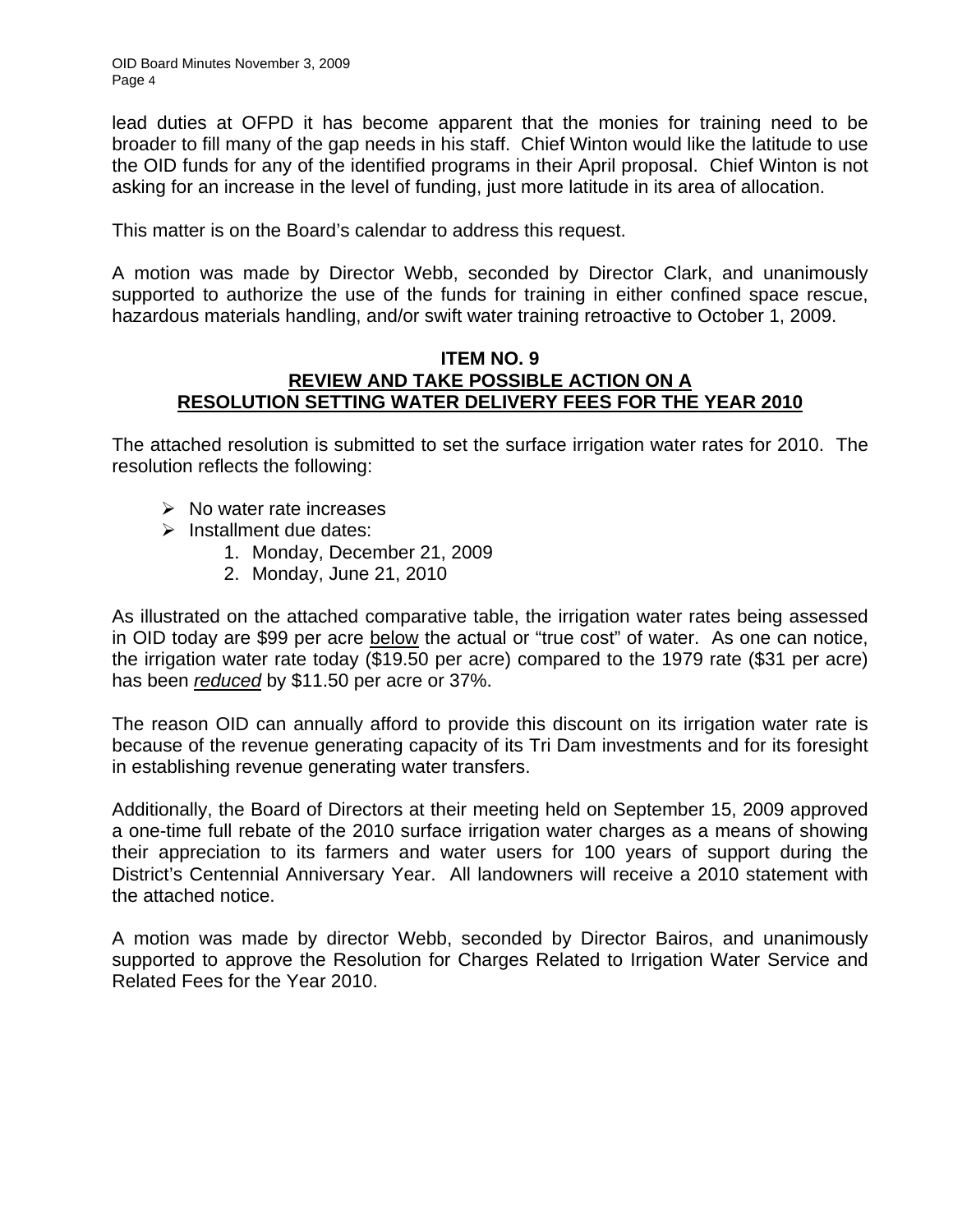## **ITEM NO. 10 REVIEW AND TAKE POSSIBLE ACTION ON A RESOLUTION FOR CHARGES RELATED TO IRRIGATION WATER SERVICE FOR THE YEAR 2010**

The State of California Water Code, Section 22283, provides that the District prescribe reasonable rules and regulations to carry out the provisions of Section 22280 et. seq. Annually, these rules and regulations are reviewed and adopted by the Board.

A motion was made by Director Clark, seconded by Director Webb, and unanimously supported to approve the Resolution for Charges Related to Irrigation Water Service for the Year 2010.

## **ITEM NO. 11 REVIEW AND TAKE POSSIBLE ACTION ON A RESOLUTION SETTING AG WATER SYSTEM IMPROVEMENT DISTRICT OPERATION AND MAINTENANCE CHARGES AND OTHER RELATED CHARGES FOR 2010**

Staff sent letters to all landowners of each agricultural water system Improvement District during the month of September. The attached resolution provides for setting 2010 ID Operation and Maintenance (O&M) rates. It is anticipated that these O & M rates are sufficient to cover the current year's anticipated expenditures, as well as next year's anticipated expenditures.

A motion was made by Director Webb, seconded by Director Bairos, and unanimously supported to approve the Resolution Setting Ag Water System Improvement District Operation and Maintenance Charges and Other Related Charges for 2010.

# **ITEM NO. 12 REVIEW AND TAKE POSSIBLE ACTION ON A RESOLUTION SETTING DOMESTIC WATER IMPROVEMENT DISTRICT OPERATION AND MAINTENANCE CHARGES AND OTHER RELATED CHARGES FOR 2010**

Staff met with the 4 of the 6 committees of the domestic water improvement districts during the month of October. Improvement District 22 and 51 committee members did not attend their scheduled meeting.

The attached resolution provides for setting 2010 ID Operation and Maintenance (O&M) rates. It is anticipated that these O & M rates are sufficient to cover the current year's anticipated expenditures, as well as next year's anticipated expenditures.

Director Alpers requested that the Domestic Water Committee meet to discuss how to handle the Improvement Districts whose systems are deteriorating and planning for the future operation and maintenance charges.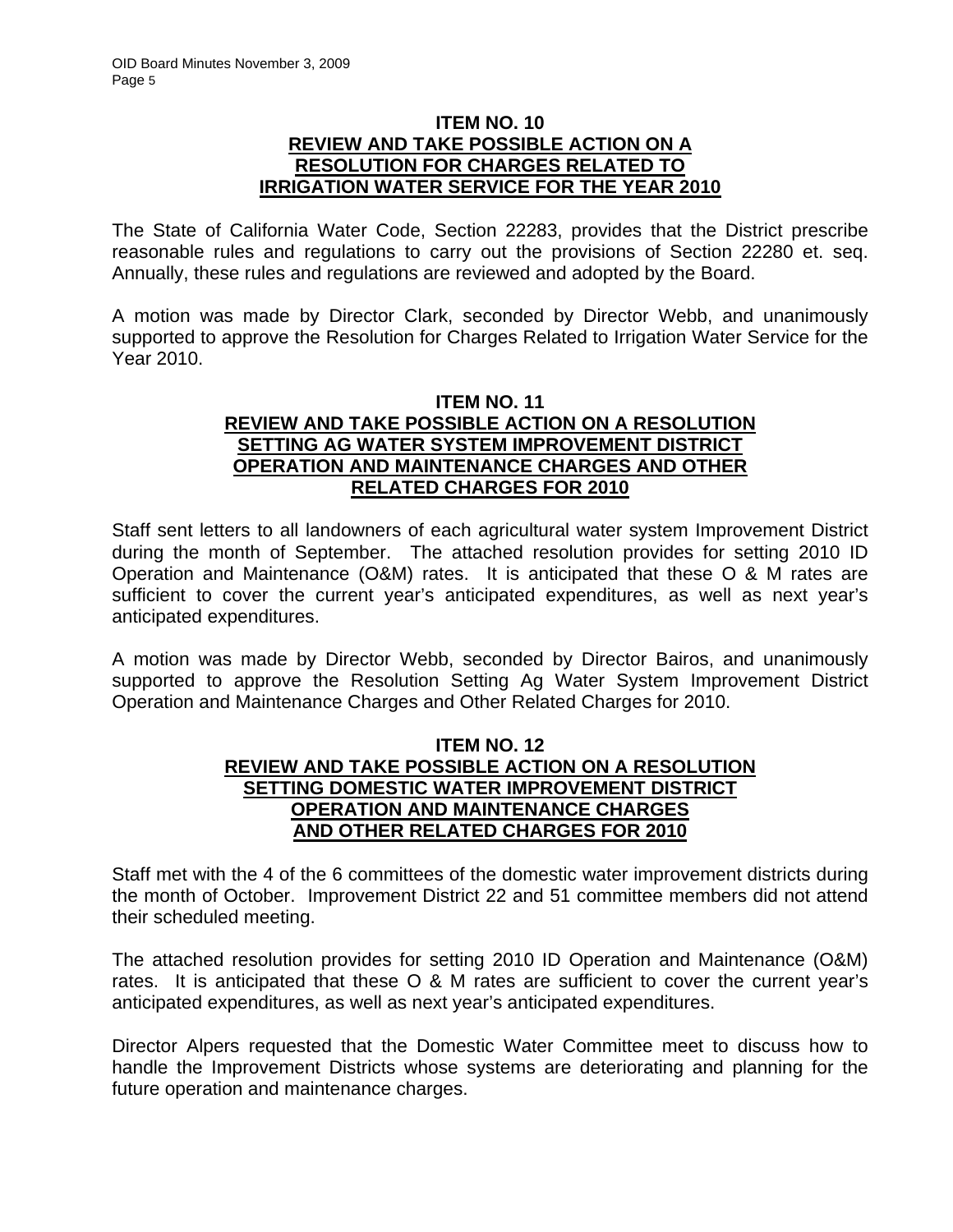A motion was made by Director Webb, seconded by Director Bairos, and unanimously supported to approve the Resolution Setting Domestic Water Improvement District Operation and Maintenance Charges and Other Related Charges for 2010

## **ITEM NO. 13 REVIEW AND TAKE POSSIBLE ACTION ON A RESOLUTION SETTING DOMESTIC WATER IMPROVEMENT DISTRICT RESERVE FUND CONTRIBUTIONS FOR 2010**

As approved by the landowners of ID 46, 49, and 51, staff is submitting the attached resolution for 2010 Capital Reserve Fund contributions.

A motion was made by Director Webb, seconded by Director Bairos, and unanimously supported to approve the Resolution Setting Domestic Water Improvement District Reserve Fund Contributions for 2010.

## **ITEM NO. 14 REVIEW AND TAKE POSSIBLE ACTION A ON RESOLUTION SETTING THE IMPROVEMENT DISTRICT CAPITAL PROJECT CONTRIBUTIONS FOR 2010**

The attached resolution provides for setting 2010 Capital Project contribution rates for the following Improvement Districts:

| ID | Purpose         | <b>Capital Project</b>                                                           | Amount              |
|----|-----------------|----------------------------------------------------------------------------------|---------------------|
| 29 | Irrigation pump | 2009 motor control panel replacement                                             | \$2,346             |
| 41 | Domestic water  | 2-MCP sun screens and 1-flow meter<br>2009 pump no. 2 emergency pump replacement | \$4,000<br>\$10,643 |

It is anticipated that these rates are sufficient to cover the current year's anticipated capital expenditures.

A motion was made by Director Clark, seconded by Director Alpers, and unanimously supported to approve the Resolution Setting the Improvement District Capital Project Contributions for 2010.

#### **ITEM NO. 15 REVIEW AND TAKE POSSIBLE ACTION TO DESIGNATE A VOTING DELEGATE AT THE ACWA GENERAL SESSION**

Pursuant to the ACWA Conference, a voting delegate must be designated prior to the conference in order for OID to vote on any issues that may be taken up by the General Session.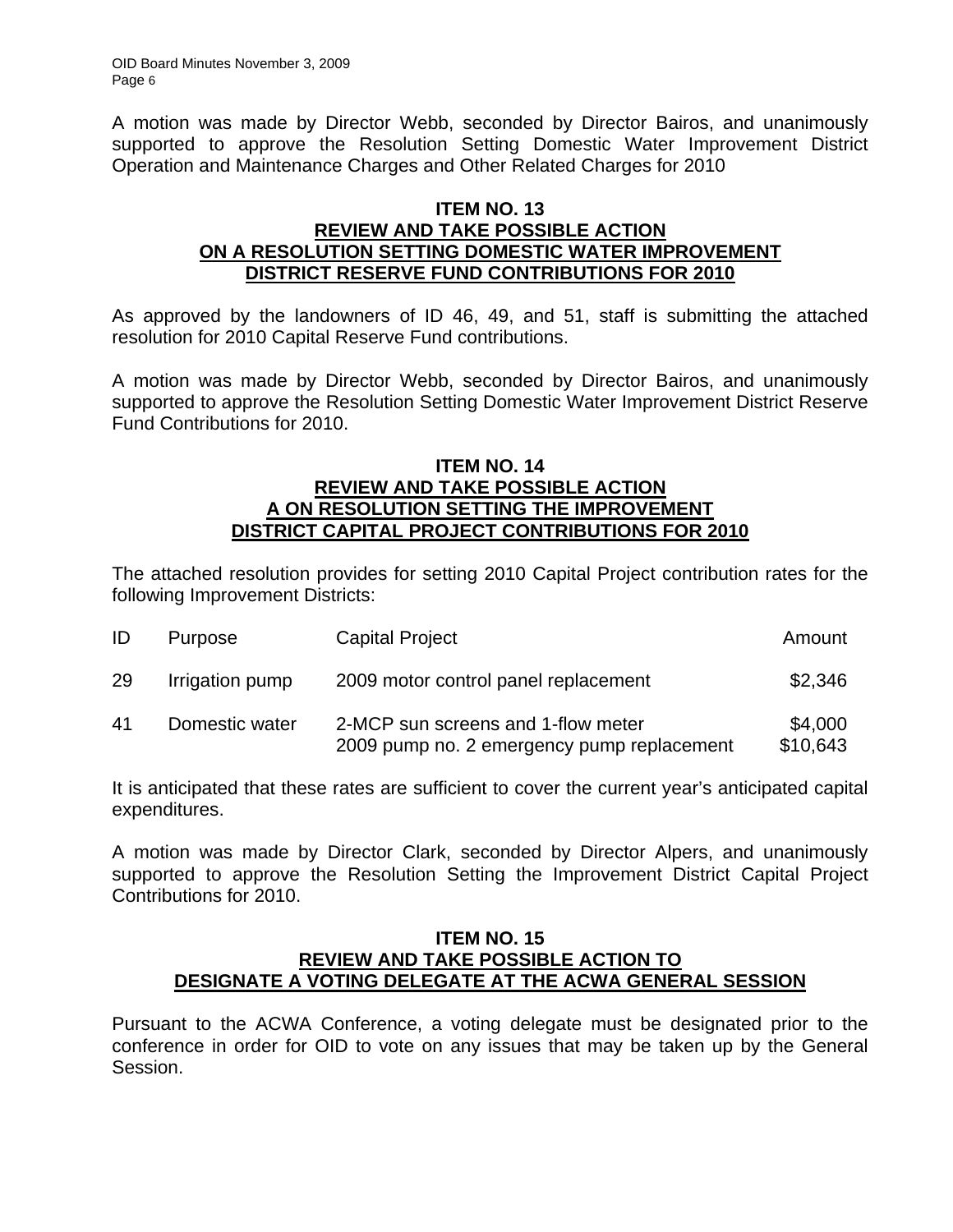A motion was made by Director Webb, seconded by Director Bairos, and unanimously supported to designate President Jack D. Alpers as the voting delegate at the ACWA General Session.

## **DISCUSSION ITEM ITEM NOS. 16, 17**

## **ITEM NO. 16 DISCUSSION ON ISSUES CONCERNING THE REINVESTMENT PROJECT AREA IN RIVERBANK**

A Reinvestment Project Area is a mechanism by which a City can have adjacent lands retain their County zoning designation yet receive City services such as sewer, water, police and fire. The funding mechanism for such improvements and all development costs within the RPA come from an innovative tax revenue shift that is permitted under the law. As background, I would refer you to Kathy Cook's email of September 8, 2009 as she works through such a sample scenario. As noted in Kathy's email, this shift in tax revenues will be for 40 years.

The recent actions by the City with the concurrence of the County have put the RPA mechanism in place however, the actions of the City will require that OID address many of the planning considerations omitted in finalizing the City's RPA Plan. Those being;

- 1. How to deal with the partial inclusion of Improvement District 48? Under the Water Code ID's are service districts that pay OID for the management of their common and private facilities. In ID48's case, pipelines. The ID's cover all OID costs for their activities. As ID 48 develops, OID will be invoicing the ID membership for its costs in maintaining, relocating and consulting on pipeline relocations to advance RPA development. Those ID members both inside and outside the ID will be expected to pay those costs.
- 2. The RPA has or will create numerous islands of service for OID. OID has spent thousands of dollars eliminating islands of service within Riverbank only to have the City implement a planning decision to create more islands of service for OID. As we know from experience, these islands become difficult to serve; generate an added cost of service for OID; and expose OID to additional liabilities.
- 3. Williamson Act parcels are included in the RPA which additionally complicates the water delivery picture going forward.
- 4. Title 17 and Title 22 of the California Department of Health Services Code have numerous prohibitions of combined raw and potable water systems on the same property. These requirements appear to remain unaddressed in the future planning decisions within the RPA.

These are some of staff's concerns. Staff would welcome other input from the Board on this matter and then staff will schedule a presentation by the City of Riverbanks Redevelopment and Housing Department to answer the Board's concerns.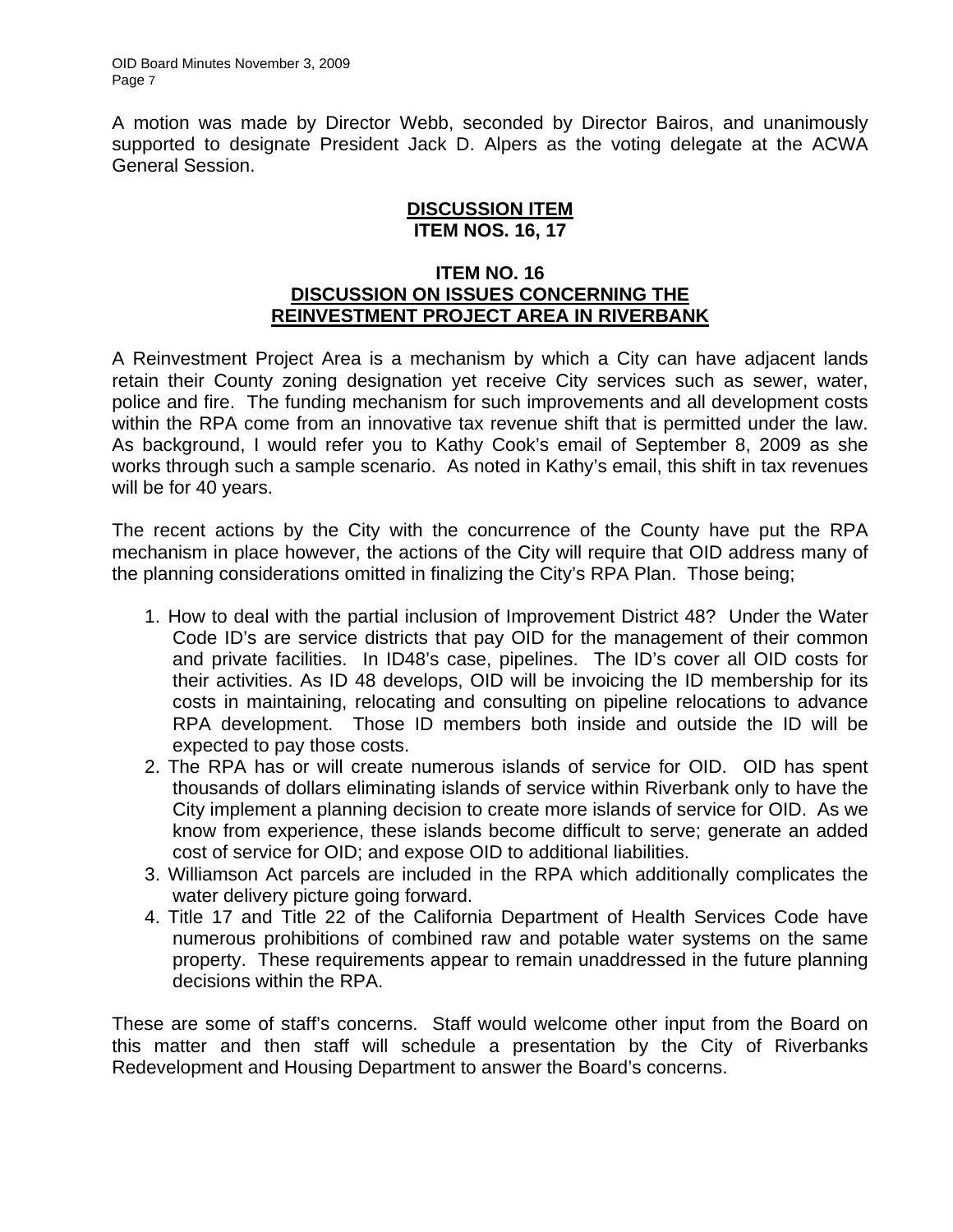Director Alpers requested that a Special Meeting of the Board of Directors be scheduled for the early part of December and invite the City of Riverbank, the Redevelopment Agency, and the landowners to attend this meeting to discuss the RPA.

# **ITEM NO. 17 DISCUSSION/PRESENTATION ON QUARTERLY REPORTS FOR ENGINEERING SERVICES AND CURRENT PROJECTS**

The District has issued Professional Services Agreements to Consultants for Engineering Services for general engineering services and engineering support for the WRP implementation. The Professional Services Agreements are issued on an "on-call" basis for "Get Ahead" engineering services and general engineering needs. The Board originally approved \$500,000 for this work in 2007 and 2008. However, in 2009 approved an engineering budget of \$1,568,000 with the addition of major engineering projects. The Board also made separate authorizations for additional work as the year progressed which is included in the 2009 Budget. Attached is a list of engineering consultants with their Professional Services Agreement scope description and project status for each.

As a summary of each consultant's activities, the following is provided:

Giuliani & Kull – Provides general engineering services on smaller projects, surveying, construction inspections and geotechnical work.

Condor Earth Technologies – Provides engineering services for the South Main and North Main Tunnels, and the South Main Improvements between Goodwin Dam and Tunnel 7. They also perform engineering services on the Joint Main under the direction of SSJID and Construction Support Services for all projects.

Provost & Pritchard Engineering Group, Inc. – Provides general engineering services, surveying, construction management, WRP support services and GIS development

CH2M Hill – Provides engineering, planning services and project specific CEQA compliance for the WRP implementation. They are presently working on two major projects; the OID to Modesto Reservoir Conveyance System Feasibility Study and the WRP CEQA implementation and compliance.

Holdrege & Kull – Provides geotechnical and on-site project testing services for all projects.

Contracts and Special Projects Manager Gary Jernigan discussed the quarterly report for engineering services and the status of current projects.

# **COMMUNICATIONS ITEM NO. 18**

# A. **GENERAL MANAGERS REPORT**

# **Safety Activities**

1. 295 days without a lost time injury accident.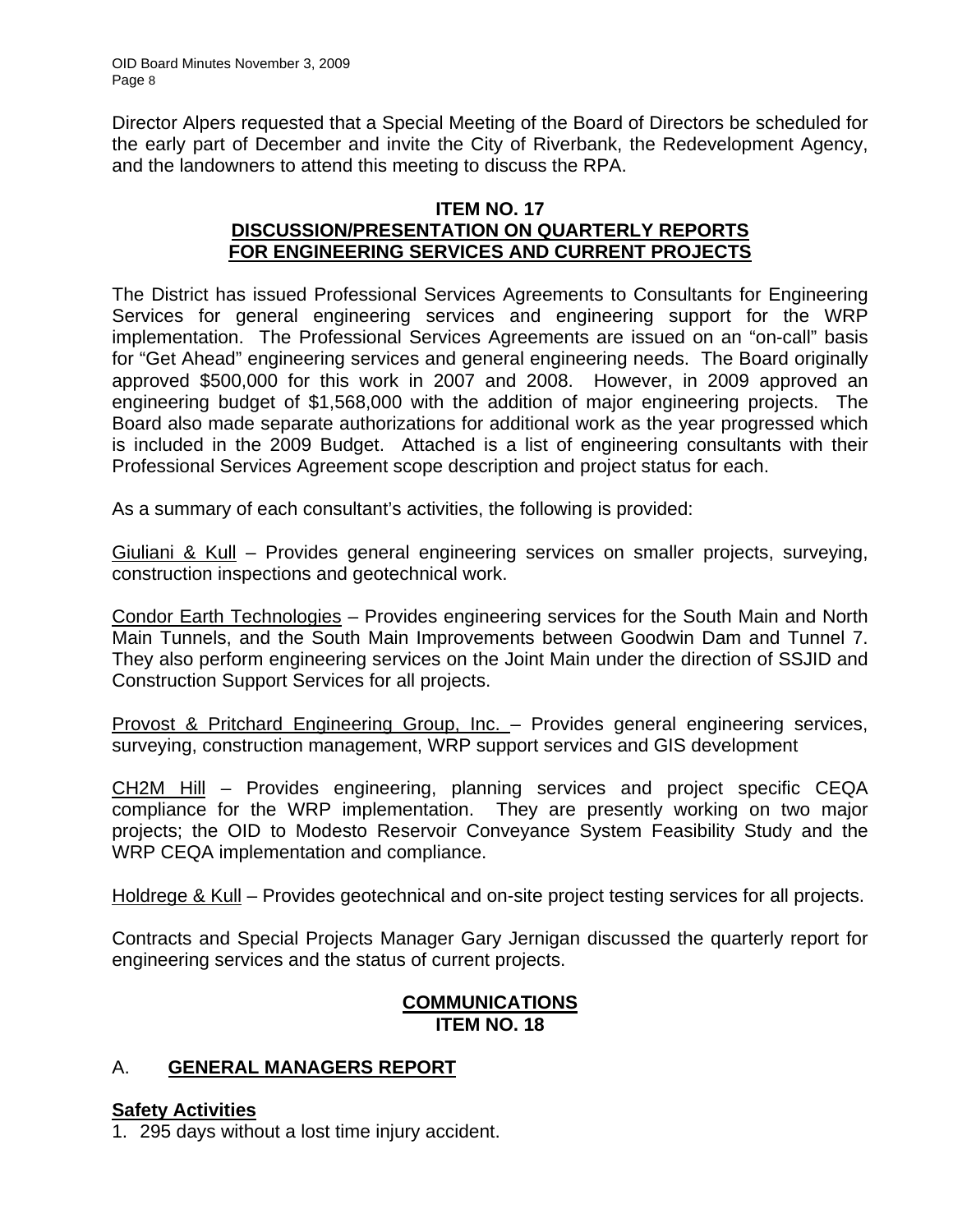2. A Grover Landscaping truck rolled into the Cavill Drain at Langworth Rd. No damage to District property

# **Administration Activities**

- 1. Special Tri Dam Board meeting on October  $20<sup>th</sup>$ .
- 2. Meet and Confer on GPS, Leadmen/Sr. changes cancelled and rescheduled for Friday November  $6<sup>th</sup>$ .
- 3. Attended an Appreciation Lunch put on by Oakdale City Fire Department. City Fire wished to show off their new river rescue boat and thank OID for funding the training for this safety activity. Lion's and Soroptimist Clubs present who funded the purchase of the boat. A great community funded program.
- 4. Meeting with General Counsel Walker on Lubber's case, response to cause of actions, interrogatories, etc.
- 5. Meeting (conference calls) with Water Counsel on upcoming Knights Ferry court date  $(Fridav, October 30<sup>th</sup>)$
- 6. Meeting with Lee Winton, Oakdale Rural Fire Department, on October 19<sup>th</sup>.
- 7. Reviewing an access agreement onto Willms property for this construction season with General Counsel and Engineering.
- 8. OCAP-BO Strategy Forward meeting with Vern Crow and SSJID on November 5<sup>th</sup>.
- 9. November 7<sup>th</sup> is the Salmon Festival in Knights Ferry from 10-2 p.m.
- 10. Cook to be on vacation from the  $5<sup>th</sup>$ -12<sup>th</sup>.

# **Contract and Special Project Activities**

- 1. South Main Canal and Tunnel Projects Magorian Mine Services continues demolition of the invert from upstream of Tunnel 1 to downstream of Tunnel 3. Drilling for Rock Bolts in Tunnels 1, 2 & 3 and the installation and testing of Rock Bolts in this area started. Shotcrete being applied downstream of Tunnel 6 on the walls. The structural repairs to the main will be assessed once the demolition of the invert has been completed. From Tunnel 7 to Willms road Shotcrete was completed. The invert from Willims road to Tunnel 8 was poured and Shotcrete applied. Nine hundred feet of invert from downstream of Tunnel 8 was prepped and rebar installed and will be poured on Monday, November  $2^{nd}$ . The remaining invert from Tunnel 8 to concrete flume #1 is being prepped for rebar and concrete. The two concrete flumes are being sand blasted for the coating application. However, during the sandblast operation, areas of the walls will need to be repaired before the coating application can be started. Magorian has claimed a two day delay due to the recent heavy rains but will continue to meet their schedule as identified in the Baseline Schedule indicating completion of Segment 1, Goodwin Dam to 2-Mile Bar Tunnel, to be completed on December 30, 2009 and Segment 2, Tunnel 7 to the  $2^{nd}$  Concrete Flume, to be completed on December 29, 2009.
- 2. 2-Mile Bar Tunnel (CEQA & Engineering) A site survey was conducted by CH2MHILL, Bumgardner Biological Service and Condor on September 21, 2009 with a follow up of by Bumgardner Biological Services for additional CTS studies. Also, CH2MHILL conducted an additional field survey for bat habitat on the rock overhanging the South Main. All efforts are focused on the start of construction in 2013.
- 3. North Side Regulating Reservoir Foster & Sons, earthworks subcontractor continued the levee construction on October 26, 2009 and completed the north levee on October 30, 2009. The Burnett Control structure slab was poured on October  $20<sup>th</sup>$  and the walls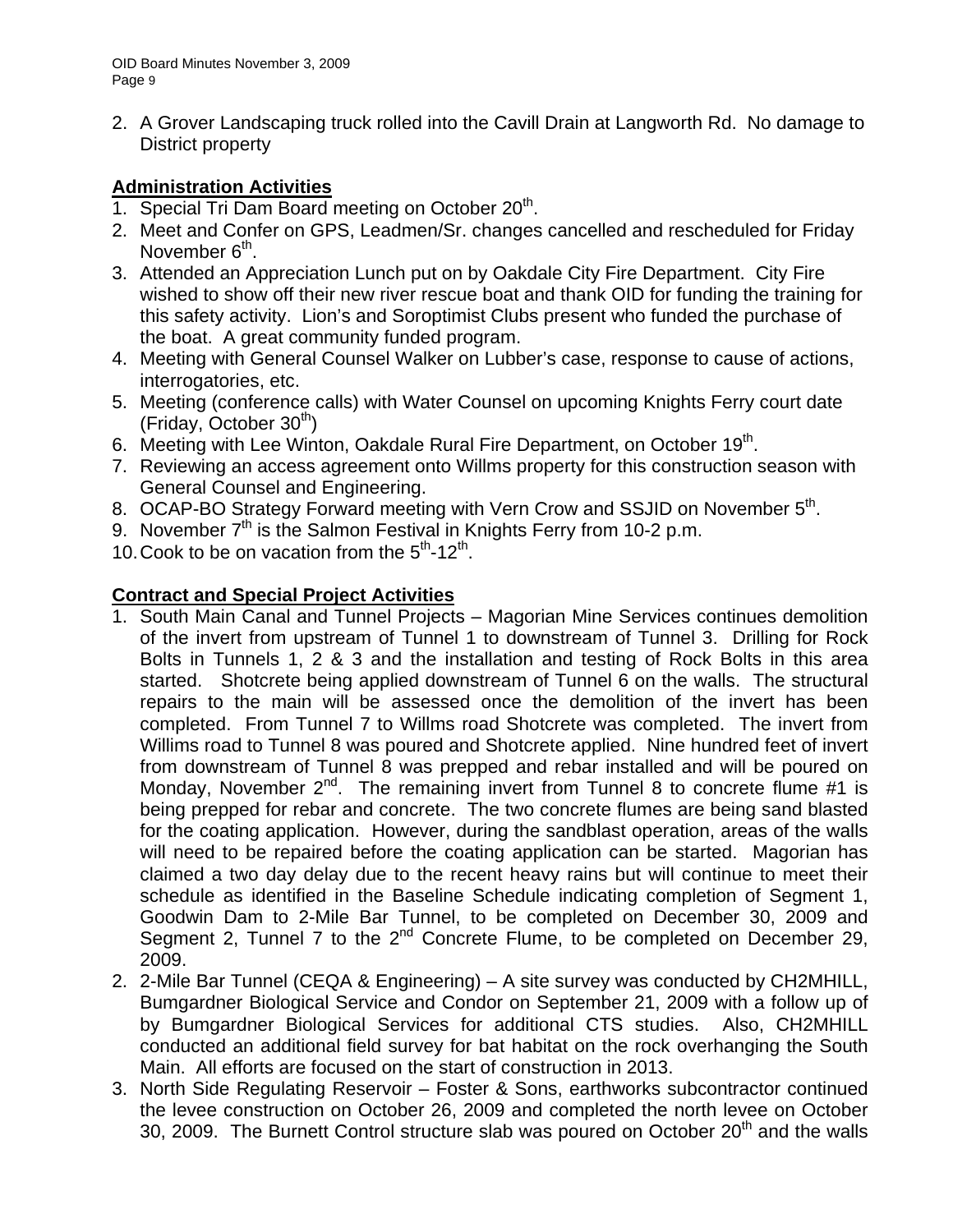were poured on October 26<sup>th</sup>. The reservoir inlet structure was excavated and the foundation was poured on October  $27<sup>th</sup>$ . The Cometa structure foundation was excavated and poured on October 30<sup>th</sup>. The North Main reshaping is continuing and will be completed on November 2<sup>nd</sup>. The levee construction as of October 30, 2009 was 75% complete. Floyd Johnston Construction (FJC) continued with the levee lining and has completed 64% as of October 30, 2009. FJC began installation of the drain system along the south side of the reservoir with the installation of the 18" drain system. FJC are approximately two weeks ahead of their Baseline Schedule.

- 4. Cashman Dam Rehabilitation Project TCB Industrial has completed the demolition and initial earthworks. The dam and long crested weir foundation was formed and rebar installation began. The foundation the main structure and long crested weir will be poured on November 5<sup>th</sup>. The Scheduled completion is February 12, 2010.
- 5. A Construction Project Administration program continued with the Contracts and Engineering Department.
- 6. Contract Administration activities on contracts to be renewed and/or issued, Work Releases and Change Orders for all contracts.

# **Construction Activities**

- 1. 2009/2010 Construction Season started October 12<sup>th</sup>. Crews have completed their training, inclusive of: Forklift Training, Torch Refresher, Auto Crane Refresher, Confined Space Training, Asbestos Training, Chainsaw Refresher, Surveying Course, & Pump Training. All crews are now conducting maintenance work or working on Capital Projects.
- 2. Processing Job Set Up Forms & Request For Work Approval's.
- 3. Conducting employee evaluations.
- 4. Fairbanks Pipeline Demolition and off haul of the existing structure's and section of pipeline is complete with concrete plugs placed in the section of the existing pipeline that is to remain. The new control structure has been excavated, sub-grade has been established, forms and rebar are in place. Anticipated concrete pour for the control structure floor and the concrete connection collar is anticipated for Monday, November 1<sup>st</sup>. Crews are starting to place the 48" RGRCP in the new alignment for the Fairbanks Pipeline.
- 5. Clavey Drop (South Main) Demolition and off haul of the existing concrete structure is complete. The new structure floor has been excavated, sub-grade has been established, forms are in place, & rebar is being placed. Anticipated concrete placement for the floor is Wednesday, November  $4<sup>th</sup>$ . 48lf of the existing Clavey Pipeline has been removed & new 54" RGRCP has been placed in the new alignment.

# **Engineering Activities**

- 1. V.A. Rodden Annexation/South Lateral Improvement meeting set for 11/5/09 at 1pm.
- 2. Ongoing project management with Provost and Prichard.
- 3. Preparing Joslin Annexation package.
- 4. Engineering Department preparing comprehensive Annexation Flow Chart and procedure.
- 5. Working on 2010 General Engineering Budget with Management Staff.
- 6. Furtado Deep Well Site Project Purchase Agreement has been signed by Mr. Furtado and Mr. Knell. Agreement forwarded to Title Company and check request submitted to Accounting.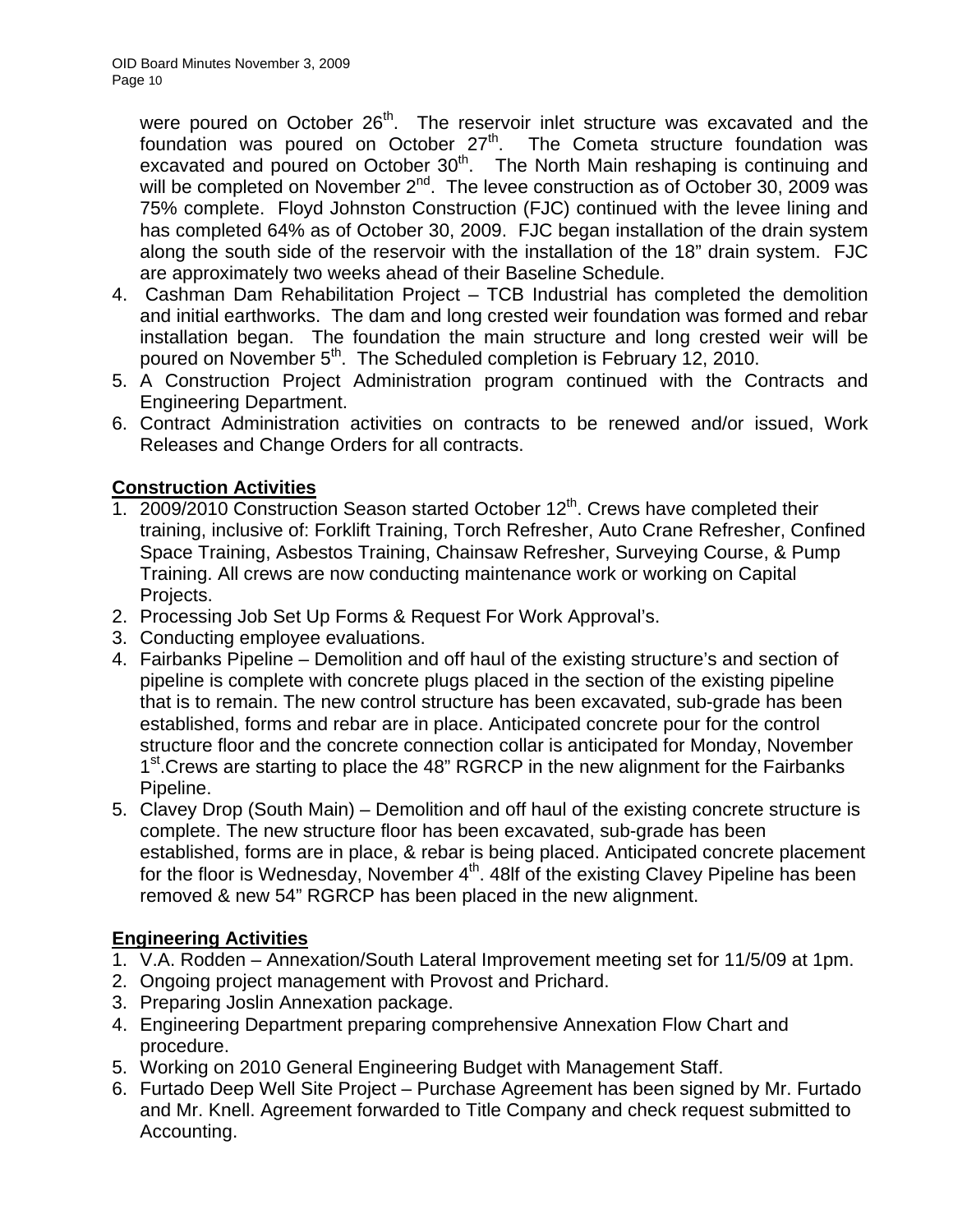OID Board Minutes November 3, 2009 Page 11

- 7. 404 Application for Honolulu Bar Mitigation Project was submitted on 10/21/09 in accordance with the terms and conditions of the final 404. Still waiting for extension letter from Corp concerning final submission of Operations and Maintenance Plan for Honolulu Bar Mitigation Project. Coordinating plan with FishBio and local Corp office.
- 8. Continued Environmental assistance with Two Mile Bar Tunnel Project. CH biologist performed basic bat survey on 10/26/09.
- 9. Further work on Wildcat Bridge Design is pending direction from the Board on how best to proceed with respect to the Willms Ranch. Coordination with Mr. Walker and Mr. Knell as it pertains to Proposed Willms Ranch, LLC License Agreement.
- 10. Working with G&K/City of Riverbank as it pertains to the Riverbank Pipeline Relocation as part of the Army Munitions Plant Project. Board presentation on hold until the City knows whether or not they will receive the funding necessary to complete the project.
- 11. Letter submitted to GM on Brichetto backflush encroachments. Request to have his issue herd before the Water Committee. Working on Staff response.
- 12. Processing cost estimates/Requests for Work Order Approval for the 2009/2010 winter work season.
- 13. Mr. Walker working on setting up a field meeting to discuss our issues with Mr. Lev.
- 14. Correspondence sent to adjoining property owner concerning Patterson Deed. Call received from owner's representative concerning the issue and left follow up message with representative. No further discussions have been had at this time.
- 15. Survey short course taught on 10/15/09 and 10/19/09 to all DSO's.
- 16. Eric Thorburn took his seismic exam on 10/24/09 and should have the results in early January.
- 17. Engineering Department Staff attended an NPDES Training in Walnut Creek on 10/29/09.
- 18. Engineering Department responding to numerous requests for new turnouts and staking of easements associated with new plantings.
- 19. Met with Steve Kistler on 10/21/09 to discuss out-of-district water and his planned improvements for 2009/2010. Discussion item at 11/17/09 Board meeting to discuss "Fringe Parcels" at out-of-district water for 2010 Irrigation Season.
- 20. Numerous discussions with Mr. Batezell concerning OID's planned improvements to the Adams No. 2 Lateral as part of this winters construction work.
- 21. Misc. Knights Ferry design work.

# **Finance and Accounting Activities**

- 1. Worked remotely with Springbrook to setup the Finance, Accounts Payable, and Payroll modules of our new enterprise software the majority of the week of October 26<sup>th</sup>.
- 2. Submitted a draft 2010 budget to the General Manager. A meeting is scheduled for Monday, November 2<sup>nd</sup> to review with the Finance Committee.
- 3. We will be sending out the 2010 irrigation billing the week of November 16, 2009. The billing will accompany a notice from the General Manager stating that the Board of Directors is providing a one-time rebate for the 2010 irrigation season and do not pay the enclosed billing. In addition, the bill will state "Do not pay this bill."
- 4. We have received 67 applications for the Principal Account Clerk. Reviewing those applicants that will be tested.
- 5. Rural water system account information:
	- 91 late-payment notices
	- 11 15-day shut-off notices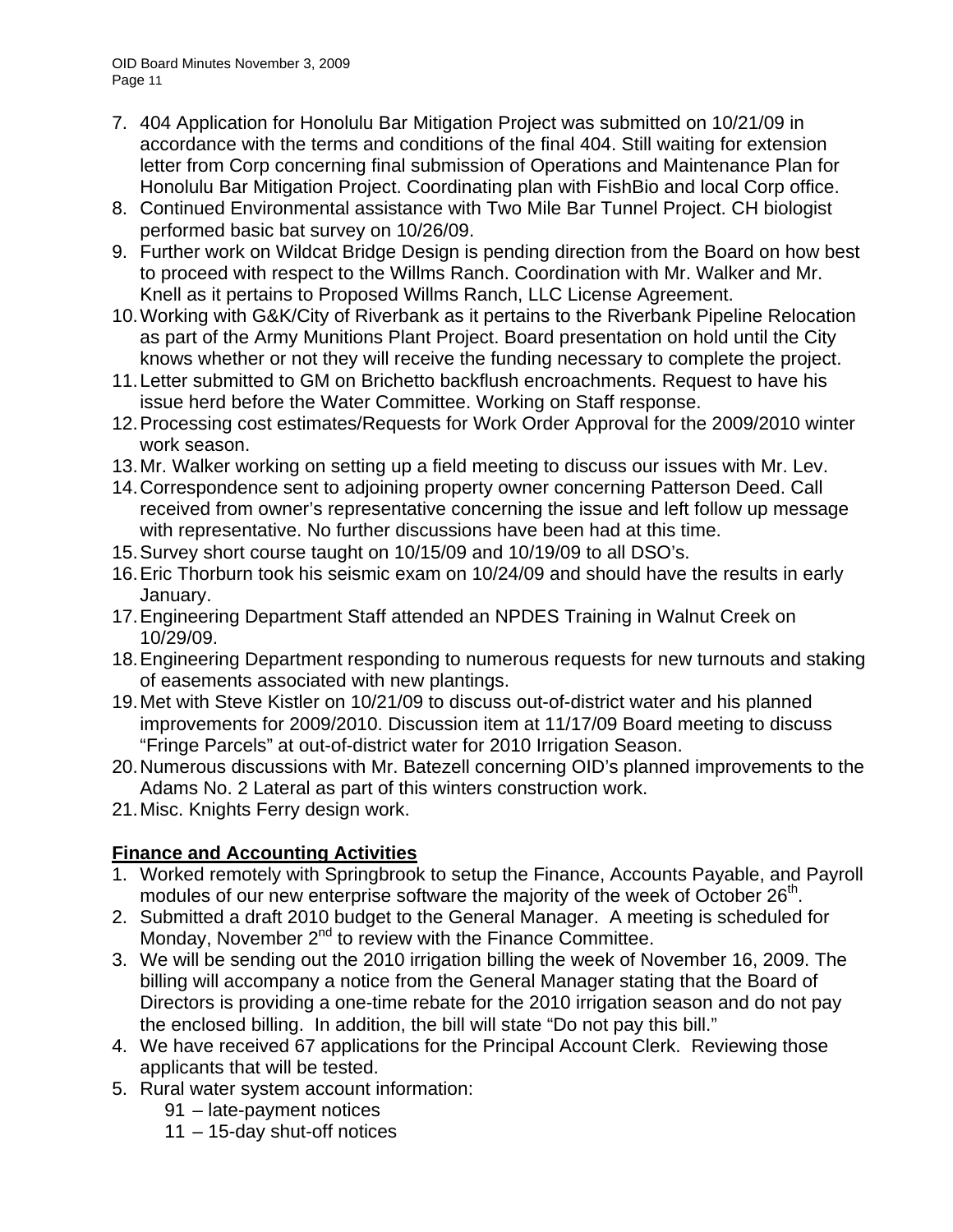2 – 48 hour shut-off notices

6. Route accounting functions (AP, AR, PR, billings, account reconciliations, etc.)

# B. **COMMITTEE REPORTS**

# Finance Committee Meeting, Monday, November 2, 2009

- $\geq 2010$  Draft Budget
- ¾ Oakdale Fire Department's Management Proposal for Stanislaus River **Corridor**

Director Clark and Director Bairos discussed the Finance Committee Meeting and Draft 2010 Budget.

Director Alpers stated that he attended the San Joaquin River Group Meeting which consists of seven irrigation districts in the San Joaquin Valley. The dates for next year's meeting were set as follows: January 29, April 30, June 30, and October 29, 2010. Director Alpers stated that VAMP was extended for one more year.

# C. **DIRECTORS' COMMENTS/SUGGESTIONS**

Director Bairos

Director Bairos had no comments.

Director Alpers Director Alpers had no comments.

Director Clark Director Clark had no comments.

Director Webb

Director Webb stated that he was pleased with the progress of the projects this year. Director Webb commented on the good job that Magorian Mines is doing on the tunnel project. He also commented on how these projects have contributed to the economy of the community.

Director Webb stated that he had asked for a list of equipment showing what the District owned, leased and rented. He stated that he would like to see that list. Director Clark stated that it would be good to see this list when the budget comes before the Board.

At the hour of 10:40 a.m. the Board moved to Closed Session.

# **CLOSED SESSION ITEM NO. 19**

**A.** *Government Code* **§54957.6** - Conference with Labor Negotiator Agency Negotiator: General Manager Unrepresented Employee Organization: Exempt Management, Supervisory Exempt, Confidential Employees, and Operations Employees